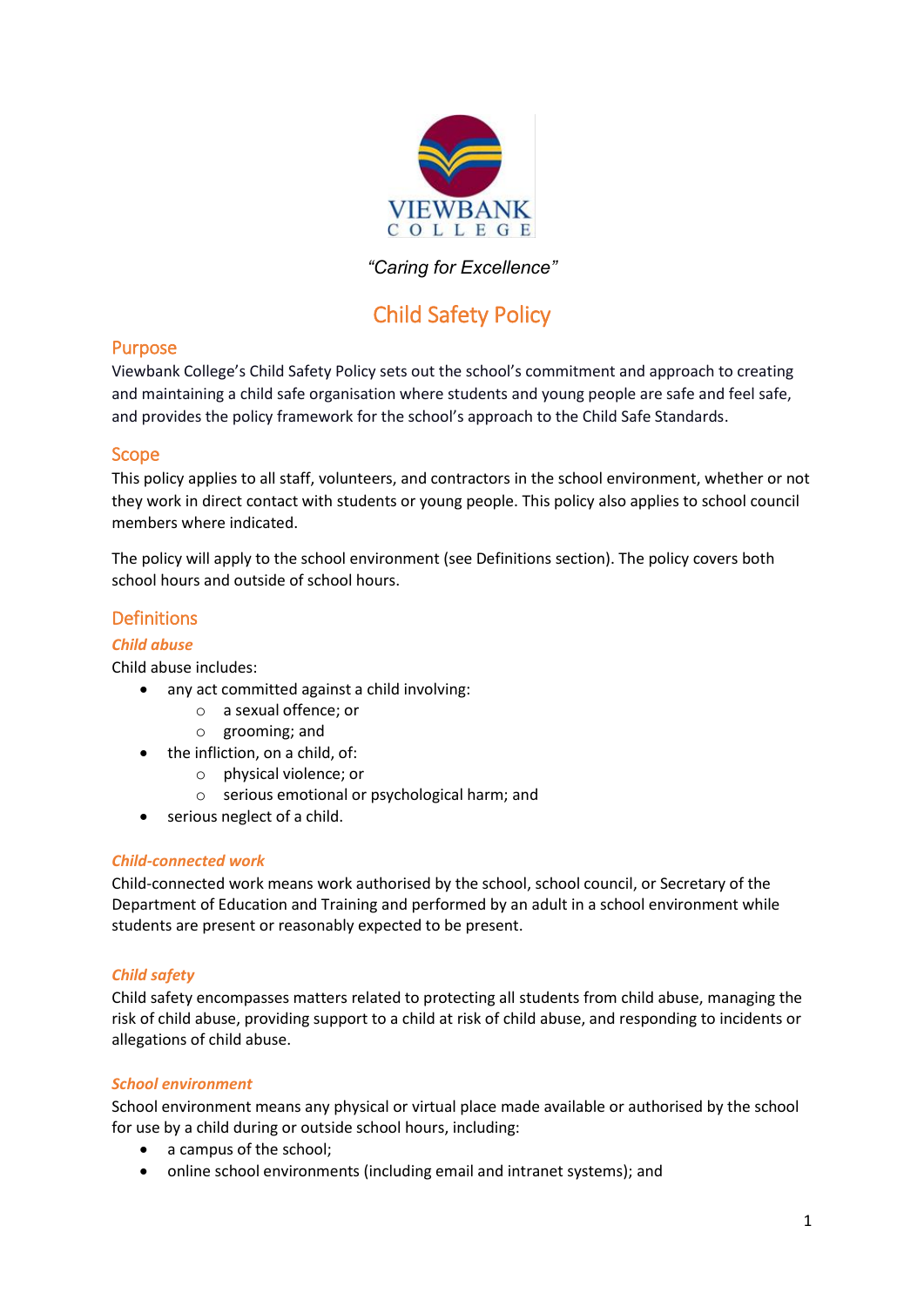other locations provided by the school for a child's use (including, without limitation, locations used for school camps, sporting events, excursions, competitions, homestays, and other school activities or events)

#### *School staff*

School staff means an individual working in a school environment who is:

- employed by the Department of Education and Training;
- directly engaged or employed by a school council; or
- a volunteer or a contracted service provider (whether or not a body corporate or any other person is an intermediary).

## STATEMENT OF COMMITMENT TO CHILD SAFETY AND CHILD SAFETY PRINCIPLES

Viewbank College is committed to the safety and wellbeing of all students and young people. This will be the primary focus of our care and decision-making.

Viewbank College is a lead school in promoting Respectful Relationships.

At the heart of our community, our College Pledge underpins the way we relate to each other on a daily basis.

At Viewbank College, we are committed to building **respectful relationships every day**. We pledge to continue to build a respectful environment that is **inclusive**, **positive**, **safe** and **caring**, promotes **empowerment** and strives for **equity**. We will honour the diversity within our community and embrace every background, experience, gender, sexuality, ability, age, culture and religion.

Viewbank College has zero tolerance for child abuse.

We are committed to providing a child safe environment where students and young people are safe and feel safe, and their voices are heard about decisions that affect their lives. Our child safe policies, procedures, strategies and practices will be inclusive of the needs of all students, including Aboriginal and Torres Strait Islander students, students from culturally and linguistically diverse backgrounds, students with disabilities, students who are vulnerable, students in out of home care, LGBTIQ students, international students.

Every person involved in Viewbank College has a responsibility to understand the important and specific role they play individually and collectively to ensure that the wellbeing and safety of all students and young people is at the forefront of all they do and every decision they make.

#### Child safety principles

In its planning, decision-making and operations, Viewbank College will:

- 1. Take a preventative, proactive and participatory approach to child safety;
- 2. Value and empower students to participate in decisions which affect their lives;
- 3. Foster a culture of openness that supports all persons to safely disclose risks of harm to students;
- 4. Respect diversity in cultures and child rearing practices while keeping child safety paramount;
- 5. Provide written guidance on appropriate conduct and behaviour towards students;
- 6. Engage only the most suitable people to work with students and have high quality staff and volunteer supervision and professional development;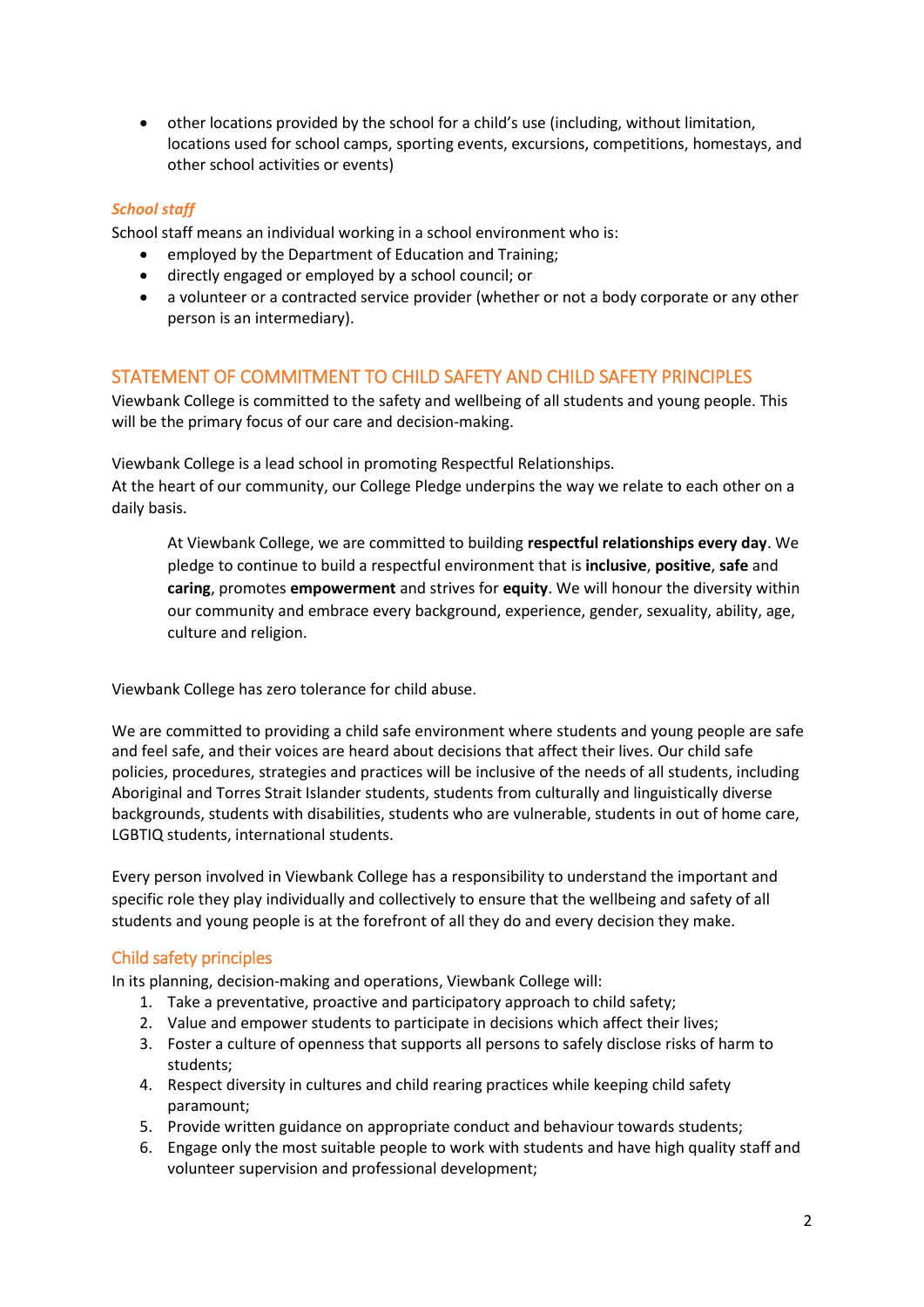- 7. Ensure students know who to talk with if they are worried or are feeling unsafe, and that they are comfortable and encouraged to raise such concerns;
- 8. Report suspected abuse, neglect or mistreatment promptly to the appropriate authorities;
- 9. Share information appropriately and lawfully with other organisations where the safety and wellbeing of students is at risk; and
- 10. Value the input of and communicate regularly with families and carers

# **POLICY**

# Strategies to embed a child safe culture

Viewbank College's culture encourages staff, students, parents and the school community to raise, discuss and scrutinise child safety concerns. This makes it more difficult for abuse to occur and remain hidden.

All child safety documents, including this policy, the [Child Safety Code of Conduct](https://viewbank.vic.edu.au/wp-content/uploads/2020/03/Child-Safety-Code-of-Conduct.pdf), the school's [Child](https://www.viewbank.vic.edu.au/wp-content/uploads/2021/05/Child-Safety-Responding-and-Reporting-Obligations-Policy-and-Procedures.pdf)  Safety Responding and Reporting Obligations [\(including Mandatory Reporting\)](https://www.viewbank.vic.edu.au/wp-content/uploads/2021/05/Child-Safety-Responding-and-Reporting-Obligations-Policy-and-Procedures.pdf) Policy and [Procedures,](https://www.viewbank.vic.edu.au/wp-content/uploads/2021/05/Child-Safety-Responding-and-Reporting-Obligations-Policy-and-Procedures.pdf) *[Identifying and Responding to All Forms of Abuse in Victorian Schools](https://www.education.vic.gov.au/Documents/about/programs/health/protect/ChildSafeStandard5_SchoolsGuide.pdf)* and th[e Four](https://www.education.vic.gov.au/Documents/about/programs/health/protect/FourCriticalActions_ChildAbuse.pdf)  [Critical Actions for Schools](https://www.education.vic.gov.au/Documents/about/programs/health/protect/FourCriticalActions_ChildAbuse.pdf) are readily available online and in hard copy for all staff and students to read at any time.

Child safety is everyone's responsibility. **All school staff** are required to:

- Act in accordance with the school's Child Safety Code of Conduct, which clearly sets out the difference between appropriate and inappropriate behaviour
- Act in accordance with the Child Safety Responding and Reporting Obligations (including Mandatory Reporting) Policy and Procedures at all times, including following th[e Four](https://www.education.vic.gov.au/Documents/about/programs/health/protect/FourCriticalActions_ChildAbuse.pdf)  [Critical Actions for Schools](https://www.education.vic.gov.au/Documents/about/programs/health/protect/FourCriticalActions_ChildAbuse.pdf) where necessary
- Undertake annual guidance and training on child safety
- Act in accordance with their legal obligations, including:
	- o Failure to disclose offence (applies to all adults)
	- o Duty of care (applies to all school staff)
	- o Mandatory reporting obligations (applies to all mandatory reporters, including teachers, principals, registered psychologists, and registered doctors and nurses)
	- o Failure to protect offence (applies to a person in a position of authority within the school)
	- $\circ$  Reportable conduct obligations (applies to all school staff in reporting conduct to the principal, and applies to the principal in reporting to Employee Conduct Branch)
	- o Organisational duty of care (applies to the school as an organisation)
	- o For more information on these obligations, see [Identifying and Responding to All](https://www.education.vic.gov.au/Documents/about/programs/health/protect/ChildSafeStandard5_SchoolsGuide.pdf)  [Forms of Abuse in Victorian Schools.](https://www.education.vic.gov.au/Documents/about/programs/health/protect/ChildSafeStandard5_SchoolsGuide.pdf)

As part of Viewbank College's child safe culture, **school leadership** (including the principal and assistant principal[s]) will:

- Consider the diversity of all students, including (but not limited to) the needs of Aboriginal and Torres Strait Islander students, students from culturally and linguistically diverse backgrounds, students with disabilities, LGBTIQ students and students who are vulnerable, when implementing the Child Safe Standards
- Ensure that child safety is a regular agenda item at school leadership meetings and staff meetings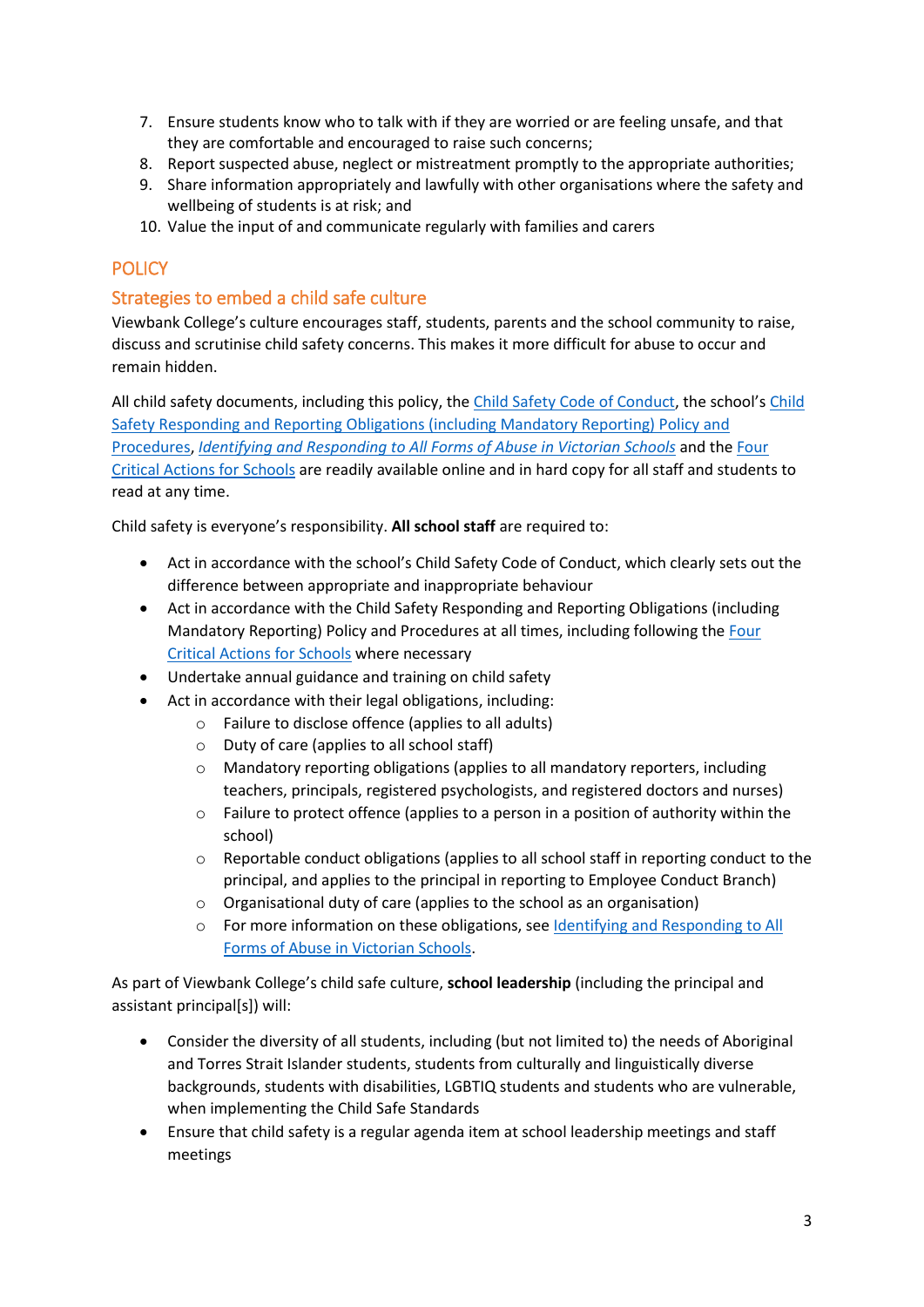- Encourage and enable staff professional learning and training to build deeper understandings of child safety and prevention of abuse
- Ensure that no one is prohibited or discouraged from reporting an allegation of child abuse to a person external to the school or from making records of any allegation.

As part of Viewbank College's child safe culture, **school mandatory reporting staff** are required to:

- Complete the Protecting Students [Mandatory reporting and other obligations](http://elearn.com.au/det/protectingchildren/) online module every year.
- Read the school's Child Safety Code of Conduct on induction, and maintain familiarity with that document
- Read the school's Child Safety Responding and Reporting Obligations (including Mandatory Reporting) Policy and Procedures on induction, and maintain familiarity with that document
- Read the school's Child Safety Policy (this document) on induction, and maintain familiarity with that document.

As part of Viewbank College's child safe culture, in performing the functions and powers given to them under the *Education and Training Reform Act 2006*, **school councils and school council members** will:

- Ensure that child safety is a regular agenda item at school council meetings
- Consider the diversity of all students, including (but not limited to) the needs of Aboriginal and Torres Strait Islander students, students from culturally and linguistically diverse backgrounds, students with disabilities, and students who are vulnerable, when making decisions regarding the Child Safe Standards
- Undertake annual guidance and training on child safety, such as the Child Safe Standards [School Council Training](https://www.education.vic.gov.au/Documents/about/programs/health/protect/school-council-training.pptx) PowerPoint.
- Approve the Child Safety Code of Conduct to the extent that it applies to school council employees and members, and if updated, note the new document in its school council meeting minutes
- When hiring employees, ensure that selection, supervision and management practices are child safe (unless delegated to the principal).

School leadership will maintain records of the above processes.

# Roles and responsibilities

School leaders will ensure that each person understands their role, responsibilities and behaviour expected in protecting students and young people from abuse and neglect. Staff will comply with the school's Child Safety Code of Conduct, which sets out clearly the difference between appropriate and inappropriate behaviour.

Specific child safety responsibilities:

- The Principal Class Members are responsible for reviewing and updating the Child Safety Policy every 3 years.
- The Principal Class Members are responsible for monitoring the school's compliance with the Child Safety Policy. The school community should approach a Principal Class Member if they have any concerns about the school's compliance with the Child Safety Policy.
- The Principal Class Members are responsible for informing the school community about this policy, and making it publicly available.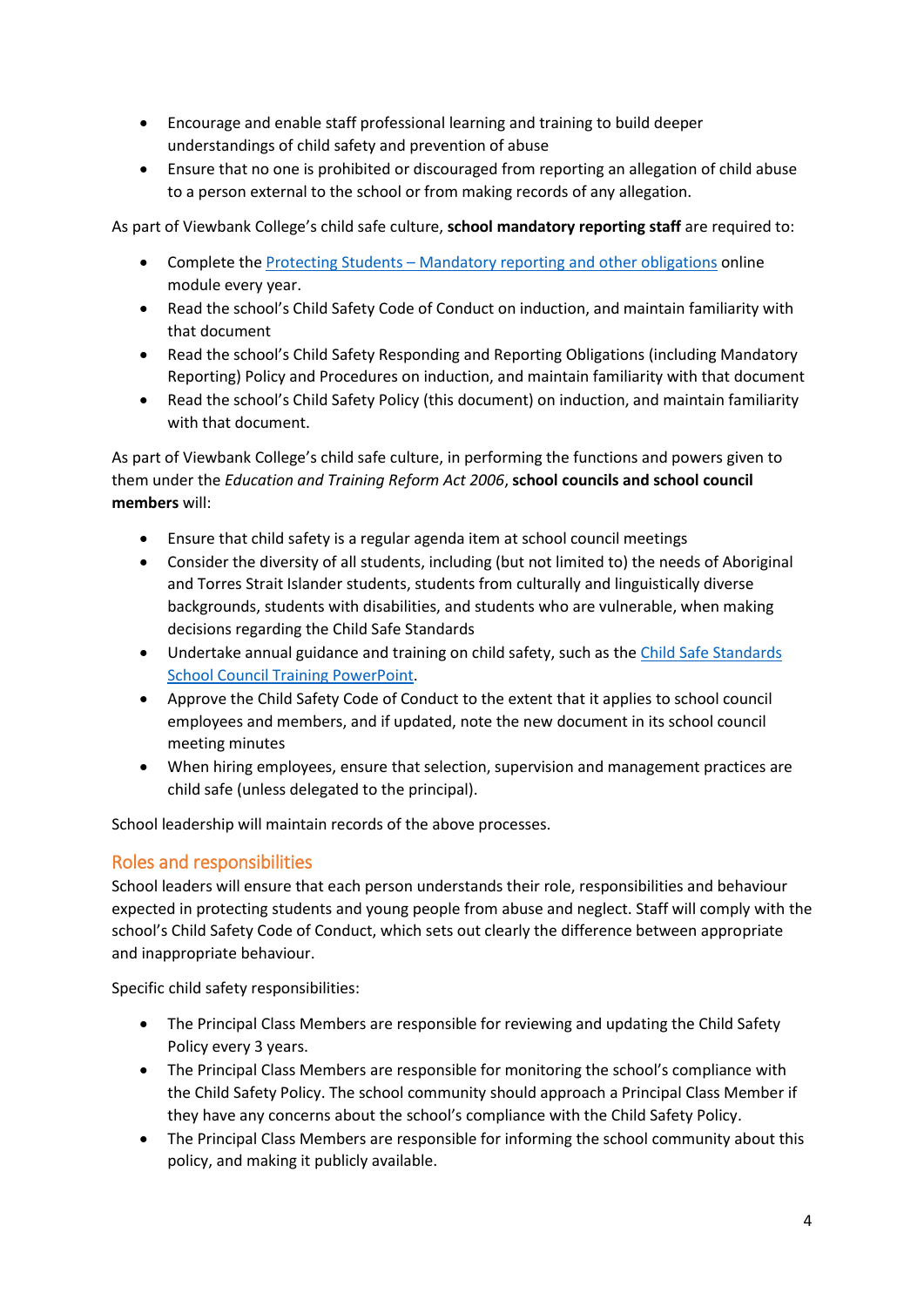Other specific roles and responsibilities are named in Viewbank College's other child safety policies and procedures, including the Child Safety Code of Conduct, Child Safety Responding and Reporting Obligations (including Mandatory Reporting) Policy and Procedures, and risk assessment register.

## Recruitment

Viewbank College follows the Department's Recruitment in Schools guide to ensure child safe recruitment practices, available on the [Department'](https://www.education.vic.gov.au/hrweb/careers/Pages/recruitinsch.aspx)s website.

All prospective volunteers are required to comply with our school's Volunteers Policy, including in relation to assessing the suitability of prospective volunteers and obtaining checks required under this policy. All prospective volunteers are required to maintain a valid Working with Students Check. This will include requiring all volunteers on fete stalls, fundraising committees.

# Training and supervision

Training and education is important to ensure that everyone in the school understands that child safety is everyone's responsibility.

Our school culture aims for all staff and volunteers (in addition to parents/carers and students) to feel confident and comfortable in coming forward with any allegations or suspicions of child abuse or child safety concerns. We train our staff and volunteers to identify, assess, and minimise risks of child abuse and to detect potential signs of child abuse. This training occurs annually or more often as required

We also support our staff and volunteers through ongoing supervision to develop their skills to protect students from abuse, to promote the cultural safety of Aboriginal and Torres Strait Islander students and students from linguistically and/or diverse backgrounds, and the safety of students with a disability, LGBTIQ students and vulnerable students.

New employees and volunteers will be inducted into the school, including by being referred to the Child Safety Policy (this document), the Child Safety Code of Conduct, and the Child Safety Responding and Reporting Obligations (including Mandatory Reporting) Policy and Procedures on the school website. New employees and volunteers are providing with and required to sign the Child Safety Code of Conduct.

They will also be supervised regularly to ensure they understand our school's commitment to child safety, and that their behaviour towards students is safe and appropriate. All employees of our school will be monitored and assessed via regular performance review to ensure their continuing suitability for child-connected work. Any inappropriate behaviour will be reported by school staff to the Principal or Assistant Principal and will be managed in accordance with Viewbank College's Child Safety Responding and Reporting Obligations [\(including Mandatory Reporting\) Policy and Procedures](https://www.viewbank.vic.edu.au/wp-content/uploads/2021/05/Child-Safety-Responding-and-Reporting-Obligations-Policy-and-Procedures.pdf) where required.

## Reporting a child safety concern or complaint

The school has clear expectations for all staff and volunteers (including homestay providers) in making a report about a child or young person who may be in need of protection. All staff (including school council employees) must follow the school's Child Safety Responding and Reporting Obligations (including Mandatory Reporting) Policy and Procedures, including following th[e Four](https://www.education.vic.gov.au/Documents/about/programs/health/protect/FourCriticalActions_ChildAbuse.pdf)  [Critical Actions for Schools](https://www.education.vic.gov.au/Documents/about/programs/health/protect/FourCriticalActions_ChildAbuse.pdf) if there is an incident, disclosure or suspicion of child abuse. Immediate actions should include reporting their concerns to DHHS Child Protection, Victoria Police and/or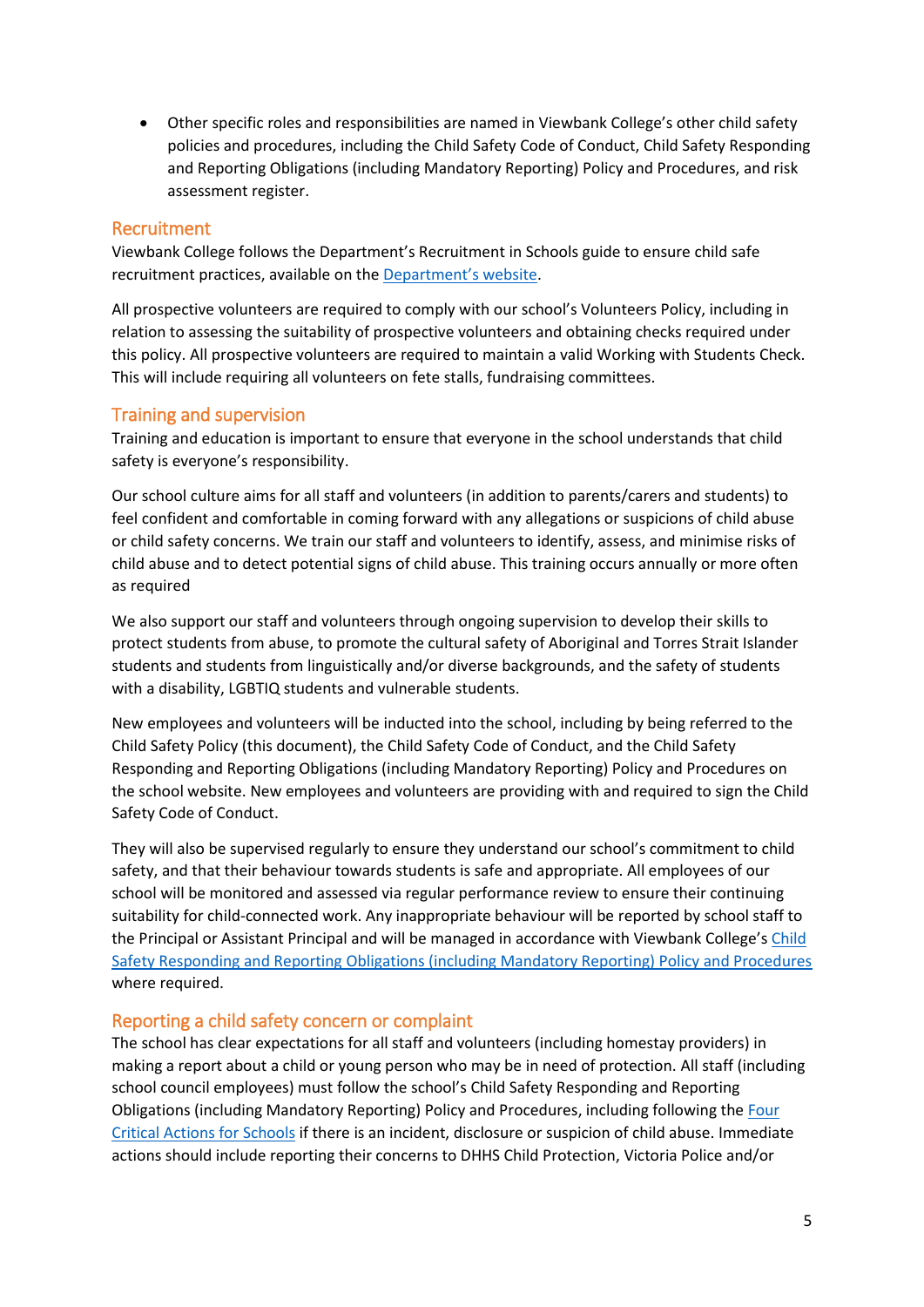another appropriate agency and notifying the principal or a member of the school leadership team of their concerns and the reasons for those concerns.

Viewbank College will never prohibit or discourage school staff from reporting an allegation of child abuse. The school will always take action to respond to a complaint in accordance with the school's Child Safety Responding and Reporting Obligations (including Mandatory Reporting) Policy and Procedures. In accordance with Action 4 of the Four Critical Actions for Schools, Viewbank College will provide ongoing support for students affected by child abuse.

The Child Safety Responding and Reporting Obligations (including Mandatory Reporting) Policy and Procedures can be found at [https://www.viewbank.vic.edu.au/wp-content/uploads/2021/05/Child-](https://www.viewbank.vic.edu.au/wp-content/uploads/2021/05/Child-Safety-Responding-and-Reporting-Obligations-Policy-and-Procedures.pdf)[Safety-Responding-and-Reporting-Obligations-Policy-and-Procedures.pdf](https://www.viewbank.vic.edu.au/wp-content/uploads/2021/05/Child-Safety-Responding-and-Reporting-Obligations-Policy-and-Procedures.pdf)

## Risk reduction and management

Viewbank College believes the wellbeing of students and young people is paramount, and is vigilant in ensuring proper risk management processes, found in the school's risk assessment register. The school recognises there are potential risks to students and young people and will take a risk management approach by undertaking preventative measures.

We will identify and mitigate the risks of child abuse in school environments by taking into account the nature of each school environment, the activities expected to be conducted in that environment and the characteristics and needs of all students expected to be present in that environment.

Viewbank College monitors and evaluates the effectiveness of the actions it takes to reduce or remove risks to child safety, more information can be found in the school's risk assessment register.

# Listening to, communicating with and empowering students

Viewbank College has developed a safe, inclusive and supportive environment that involves and communicates with students, young people and their parents/carers. We encourage child and parent/carer involvement and engagement that informs safe school operations and builds the capability of students and parents/carers to understand their rights and their responsibilities. Our school is committed to supporting and encouraging students to use their voice to raise and share their concerns with a trusted adult at any time of need. Students can access information on how to report abuse at the Middle and Senior School Offices or at the Wellbeing Centre.

When the school is gathering information in relation to a complaint about alleged misconduct with or abuse of a child, the school will listen to the complainant's account and take them seriously, check understanding and keep the child (and/or their parents/carers, as appropriate) informed about progress.

The school will promote the Child Safe Standards in ways that are readily accessible, easy to understand, and user-friendly to students, including:

- All of our child safety policies and procedures will be available for the students and parents at Viewbank College to read on Compass –School Documentation.
- PROTECT Child Safety posters will be displayed across the school
- School newsletters will inform students and the school community about the school's commitment to child safety, and strategies or initiatives that the school is taking to ensure student safety
- Students and Parents will be made aware of places to seek help and support on induction programs and on College tours.